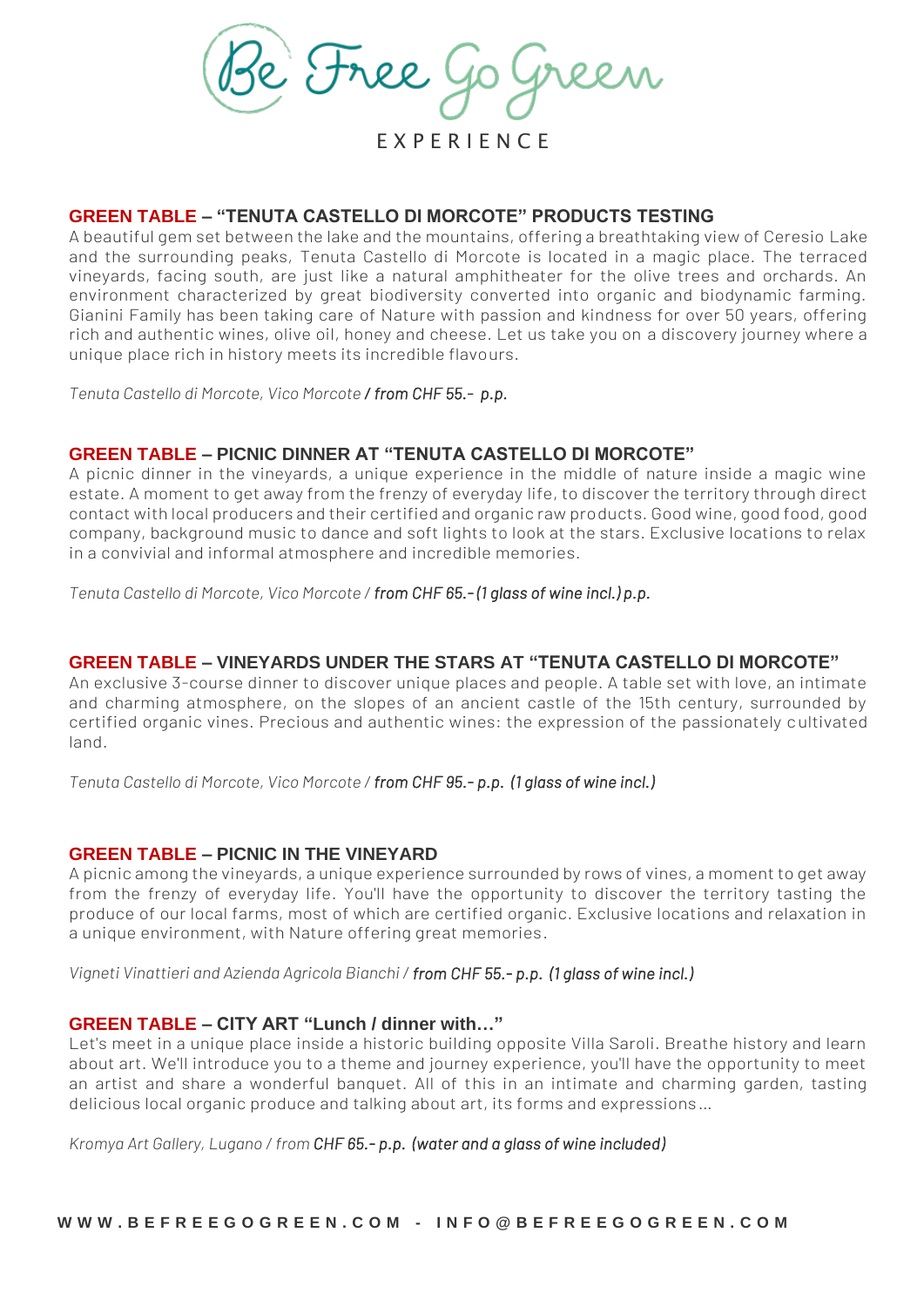e Free

E X P E R I E N C E

#### **GREEN WELLNESS – WELLNESS TRAIL AT MONTE SAN SALVATORE** "...in Nature I go to lose my thoughts and find my soul."

Nature is full of incredible places, wonderful views and are a source of great well-being and energy. Let's walk together, alternating a regenerating walk with breathing exercises and Pilates. From the top of Monte San Salvatore to Parco SanGrato crossing incredible sceneries: mountains, woods and a lake. We'll finish with a delicious Wellness picnic surrounded by nature with the feeling of being in a magic place. Return by Postbus or as you wish.

*Departure from San Salvatore funicular, Paradiso / Duration: 6h / Language: IT-EN-FR CHF 85.- (from 4 people or on request) / Green Trainer, Wellness picnic, soft drink, funicular incl.*

## **GREEN WELLNESS – PILATES AT THE PARK**

A 50-minutes Pilates lesson, time off for your well-being, surrounded by nothing but green. Nature will enhance the beneficial effects of physical exercise; it improves body composition and stimulates good mood. In the cooler months, the crisp air helps burning more fat and calories. In a splendid setting just a stone's throw from the centre of Lugano, with a great view of Ceresio Lake.

*Parco Guidino, Paradiso o Parco Tassino or Parco Ciani, Lugano / Duration: 50min / Language: IT-EN CHF 20.- p.p. (from 4 people or on request) / private session in a place of your choice in the Lugano Region* 

## **GREEN WELLNESS – BALANCE FLOW AT THE PARK**

Balance flow develops well-being and harmony between body and mind by shaping the body in a gentle and natural way. A combination of Pilates, yoga, stretching, postural and functional gymnastics. Nature will enhance the beneficial effects of physical exercise; it improves body composition and stimulates good mood. In the cooler months, the crisp air helps burning more fat and calories. In a splendid setting just a stone's throw from the centre of Lugano, with a great view of Ceresio Lake.

*Parco Guidino, Paradiso or Parco Tassino or Parco Ciani, Lugano / Duration: 50min / Language IT-EN CHF 20.- p.p. (from 4 people or on request) / private session in a place of your choice in the Lugano Region* 

# **GREEN WELLNESS – THE ENERGY BOOST**

A functional training, where the main focus is the development of endurance and total well-being. Discover the pleasure of hours spent outdoors, in the shade of majestic trees that give us oxygen and allow us to burn more calories, making the body reactive, toned and fit... a real energy boost!

*Parco Guidino, Paradiso or Parco Tassino or Parco Ciani, Lugano / Duration: 50min / Language IT-EN CHF 20.- p.p. (from 4 people or on request) / private session in a place of your choice in the Lugano Region* 

# **GREEN WELLNESS – PLANTAR REFLEXOLOGY**

Nature enhances the beneficial effects of wellness treatments. We're offering you a foot reflexology session surrounded by nothing but green. Feet are a delicate and precious body part, subject to inevitable daily overload. This particular massage takes care of your feet whilst restoring a deep sense well-being.

*Parco Guidino, Paradiso or Parco Tassino or Parco Ciani, Lugano / Duration: 50min / Language IT-EN CHF 100.- (by appointment only) / possibility to choose an alternative location in the Lugano Region*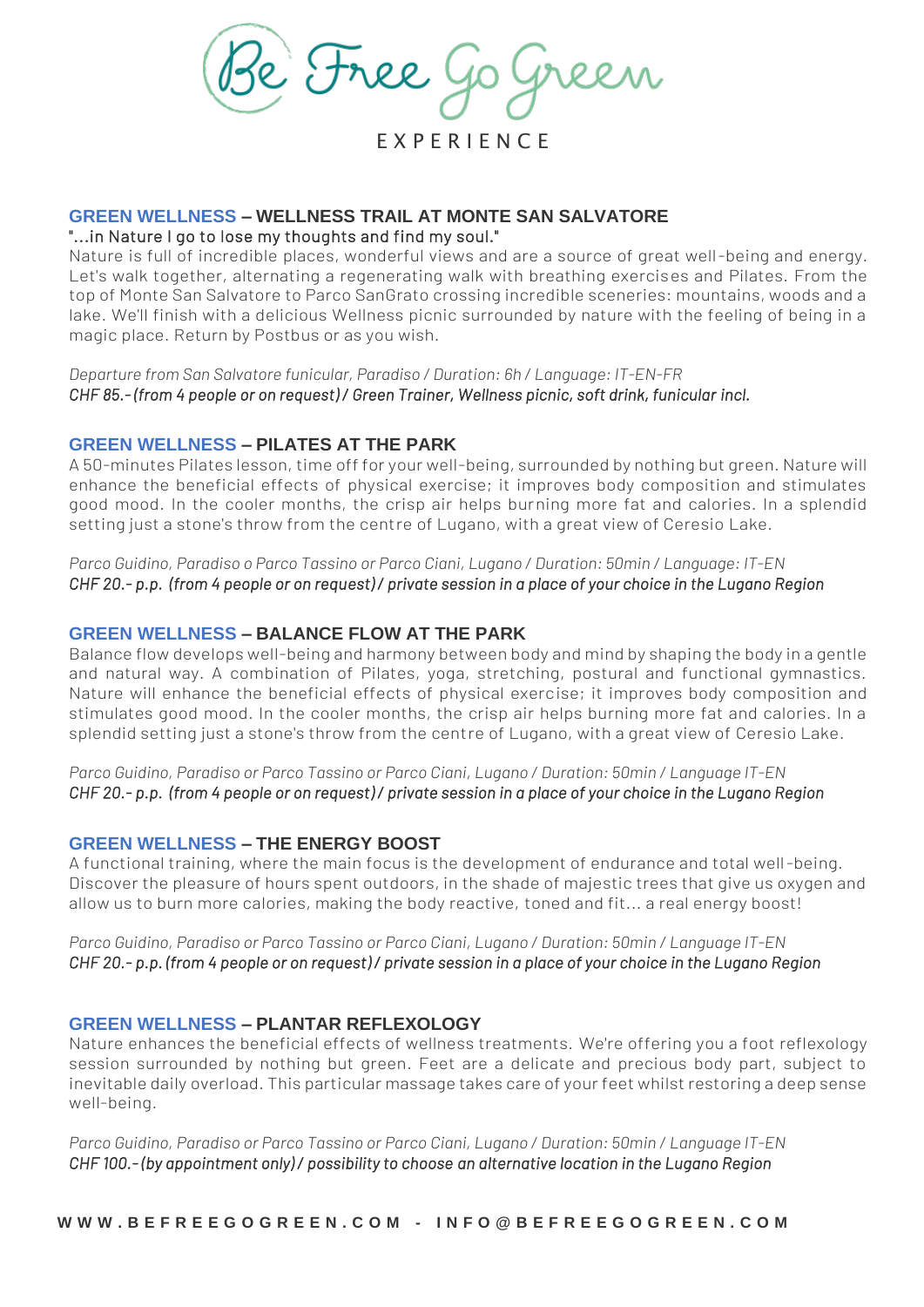e Free

E X P E R I E N C E

### **GREEN WELLNESS – ACUPUNCTURE**

Nature enhances the beneficial effects of wellness treatments. We're offering you a balancing or antiaging acupuncture session surrounded by nothing but green. Useful to prevent and to cure various pathologies, coming from Traditional Chinese Medicine and its complex and precious system.

*Parco Guidino, Paradiso or Parco Tassino or Parco Ciani, Lugano / Duration: 50min / Language IT-EN From CHF 130.- (by appointment only) / possibility of choosing an alternative location in the Lugano Region* 

### **GREEN TRAILS – CHAT & HIKE**

To learn foreign language, one should get out of the comfort zone and explore. Our "Chat & Hike" days out will take you to the discovery of our wonderful territory, whilst also giving you the opportunity to learn or improve a foreign language with our Green Guides.

Language: IT-FR-EN-ES *Route and duration to be agreed / From CHF 60.- p.p. (max. 4-6 people)* 

#### **GREEN TRAILS – CITY ART**

Let's have breakfast in a unique place: inside a historic building opposite Villa Saroli, where you can breathe history and learn about art. With a good cup of coffee or tea, we'll introduce you to this experience. You'll have the opportunity to visit exhibitions in public spaces, museums, foundations and OFF-Space and most of all... outdoors! Enjoy art, its forms and expressions. Lugano and beyond.

*Kromya Art Gallery, Lugano / Duration: 3h / Language: IT-EN CHF 45.- p.p. (from 4 people or on request): Green Guide and breakfast incl.* 

### **GREEN TRAILS – GREEN DIGITAL ART LUGANO**

You will discover the historic streets of a city centre experiencing urban transformation, accompanied by those who daily live this transformation. An unexpected city of Lugano, beating with energy, eco-friendly art installations and urban art. A journey through tradition and innovation starting from a historic building, where you will be catapulted into a fascinating world that links nature, digital and art in all its forms. An experience that comes from the collaboration with Kromya Art Gallery.

*Kromya Art Gallery / Duration: 2h / Language: IT-EN (we speak also FR and DE) CHF 35.- p.p. (from 4 people or on request): Green Guide and snack incl.* 

### **GREEN TRAILS – ARTinBOSCO**

A real open-air museum, artistic works created by Swiss and international artists leaning on the ground or suspended in the air and created exclusively with natural materials that appear along the path of S.Clemente in Capriasca between the whistling of birds, the smell of wood and the lush vegetation that envelops the soul, it seems to be in a fairytale forest. Sheltered by majestic beeches and chestnut trees, this hike gives adults and children the surprise to get excited again and live a new and ever-changing experience.

*Vaglio / Duration: 2h / Language: IT-EN (we speak also FR and DE) CHF 35.- p.p. (from 4 people or on request): Green Guide and snack incl.*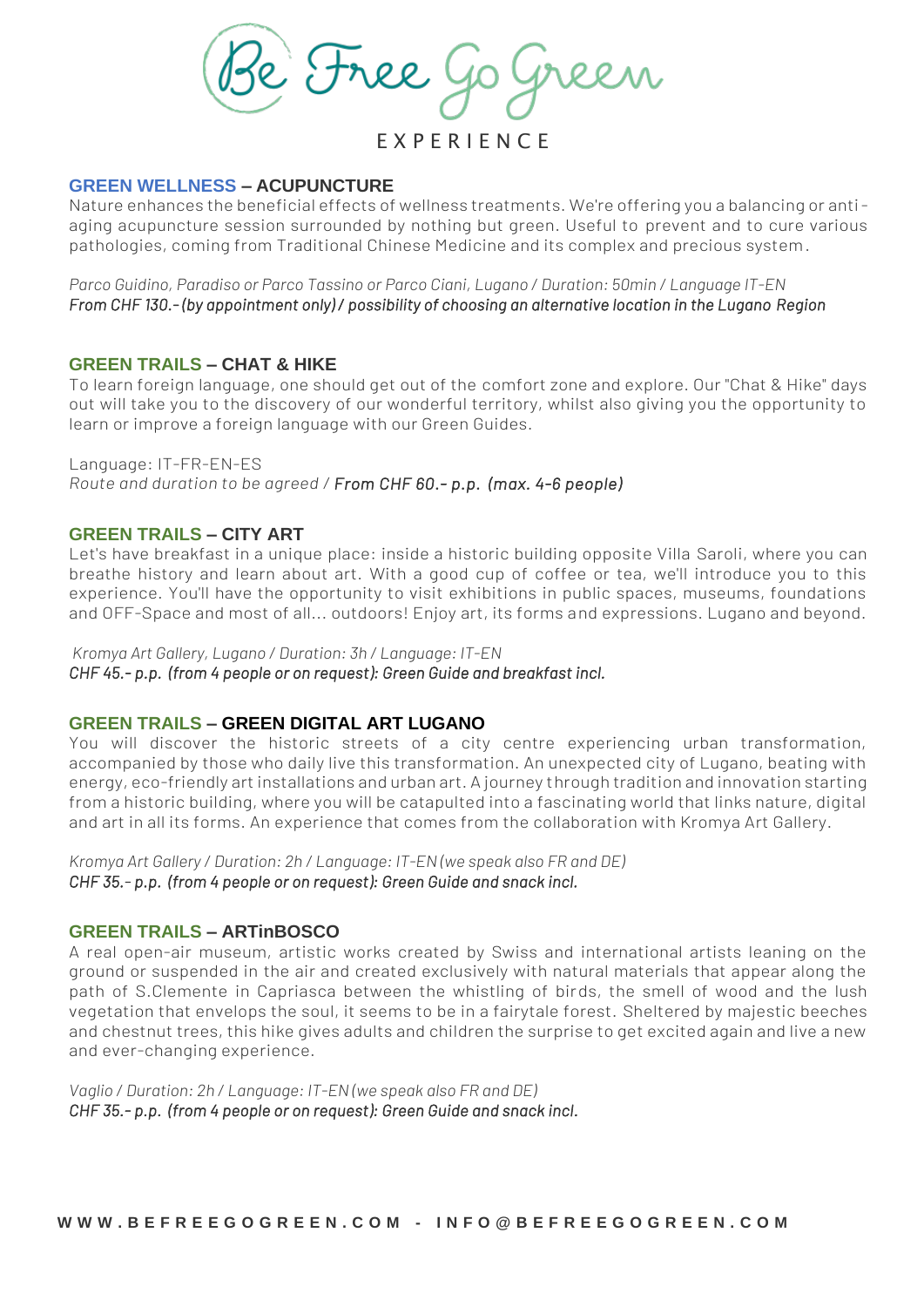Free

E X P E R I E N C E

## **GREEN TRAILS – PICNIC AT MONTE ROVERACCIO**

In the splendid scenery of Denti della Vecchia, somehow resembling the Dolomites, we start our tour from Chiesa di San Giovanni Battista in Sonvico. Along the way you'll have the opportunity to immerse ourselves and admire various types of woods: from chestnut to beech and birch trees. Then on towards incredible panoramic viewpoints and historical sites. We'll stop for a picnic, tasting organic local produce overlooking the region.

Sonvico / Duration : 4h / Language: IT-FR-EN-DE

*CHF 45.- p.p. (from 4 people or on request): Green Guide and Pic-Nic incl. (drinks not incl. or on request)*

## **GREEN TRAILS – MONTE LEMA "THE BLUEBERRY TRAIL"**

Reach the top of Monte Lema by cable car from Miglieglia. That's where a beautiful 360-degree panoramic path starts: a mountain chain nestled between Lugano and Maggiore lakes as well as the surrounding valleys. In the summer, lots of wild blueberry grow in this area, allowing us to stop for a healthy and delicious snack. Back to Ostello Vetta, we can have a cooking class to learn how to prepare a tasty recipe with these delicious berries too. Possibility to return on foot or by cable car. Lunch options and picnic on request.

*Monte Lema cableway, Miglieglia / Duration: 7h / Languages IT-EN (we speak also FR-DE) CHF 85.- p.p. (from 4 people or on request): Green Guide, cableway and cooking class incl.* 

# **GREEN TRAILS – E-MTB TOUR / MTE BAR E ALPE ROMPIAGO**

Discover Val Capriasca by e-bike!

E-bikes will allow even non-professional bikers to reach places and mountain tops. It's incredible fun and above all, safe. Start with coffee and croissants for everyone, E-MTB delivery, a short intro to the e-bikes briefing and head to Tesserete by van. From here it's all green meadows, Dutch cows and breathtaking views until Alpe Rompiago. "A great way to spend your time off with nature", say the owners of the farmhouse, Maurizio and Sylvia, on their flyer and we're here to find out. After a small tasting and possible purchases of local produce, we stop for a picnic in a meadow below Monte Bar hut (restaurant service available too). Let's enjoy the view…

Difficulty: medium. The route takes place partly on asphalt road and partly on dirt track. Suggested equipment: sportswear, padded bike shorts, k-way, sunglasses and sun sunscreen. Languages: IT-EN-ES *Meeting point: GODSPEED, Pambio Noranco Duration: from 9.30am until about 5.00pm*

*CHF 120.- p.p. (from 4 people or on request) / includes breakfast, rental E-Bike, transport to and from Tesserete, Green Guide and picnic / \* with own E-MTB bike: chf 85.-*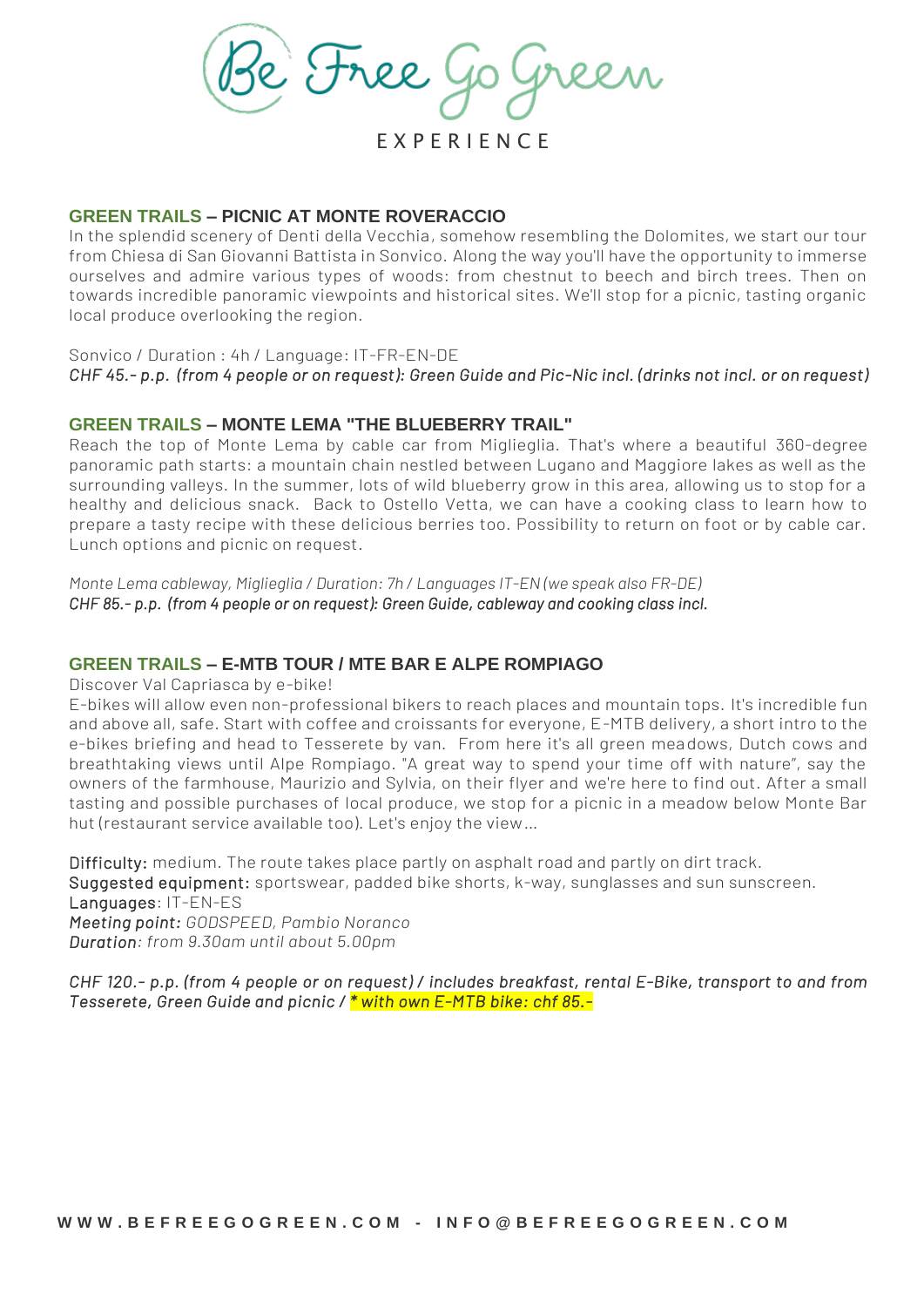Free

E X P E R I E N C E

# **GREEN TRAILS - "LUGANO BIKE 66 " E-MTB OFFLINE TOUR**

*Brè - Alpe Bolla - Pairolo Hut - Bocchetta San Bernardo - San Lucio - Monte Bar - Alpe Rompiago -Tesserete - Origlio - Agno – Gentilino* 

A 3-dayS-and-2-nights excursion to fully immerse ourselves in Nature and follow one of most fascinating routes of Ticino. MTB enthusiasts will love this experience: an exciting adventure full of breathtaking views, good food discoveries and local huts hospitality. The tour is "OFFLINE". This means you will not be able to use your mobile phone for 3 days. The guide will have a telephone to be used for emergencies only. Let's DETOX together and enjoy everything Nature has to offer us.

Difficulty: high Suggested equipment: technical sportswear Languages: IT-EN-ES *Meeting point: GODSPEED, Pambio Noranco Duration: June 27-28-29 (other dates on request)*

*The cost will be defined as soon as we have all the information from the local huts, currently closed because of COVID-19 emergency* 

## **GREEN KIDS CLUB– GREEN CAMP**

Day camp dedicated to children from 3 years old, in collaboration with Popcorn English. We drive the our little guests to become more aware of their impact on the environment by inspiring them and teaching them what a multilingual, multicultural and respectful attitude and world are.

## **OBJECTIVES**

- Raise children's awareness of respect for others and the environment
- Teach them about nature, its seasons and cycles
- Develop creative qualities, communication and sense of collaboration
- Increase confidence in themselves and their abilities
- Direct them towards a sustainable lifestyle and being a role model
- Allow them to experience exciting adventures as well as open air sports
- Discover the territory, do gardening, workshops, creative and Green educational activities

Languages: our Green Camps are bilingual IT-EN, but French and German are also spoken

*WHERE: Roccolo di Castell - Collina d'Oro / FROM 8.30 TO 17.00 / from CHF 65.- per Kid /per Day*

Babysitting service available: CHF 30 / h